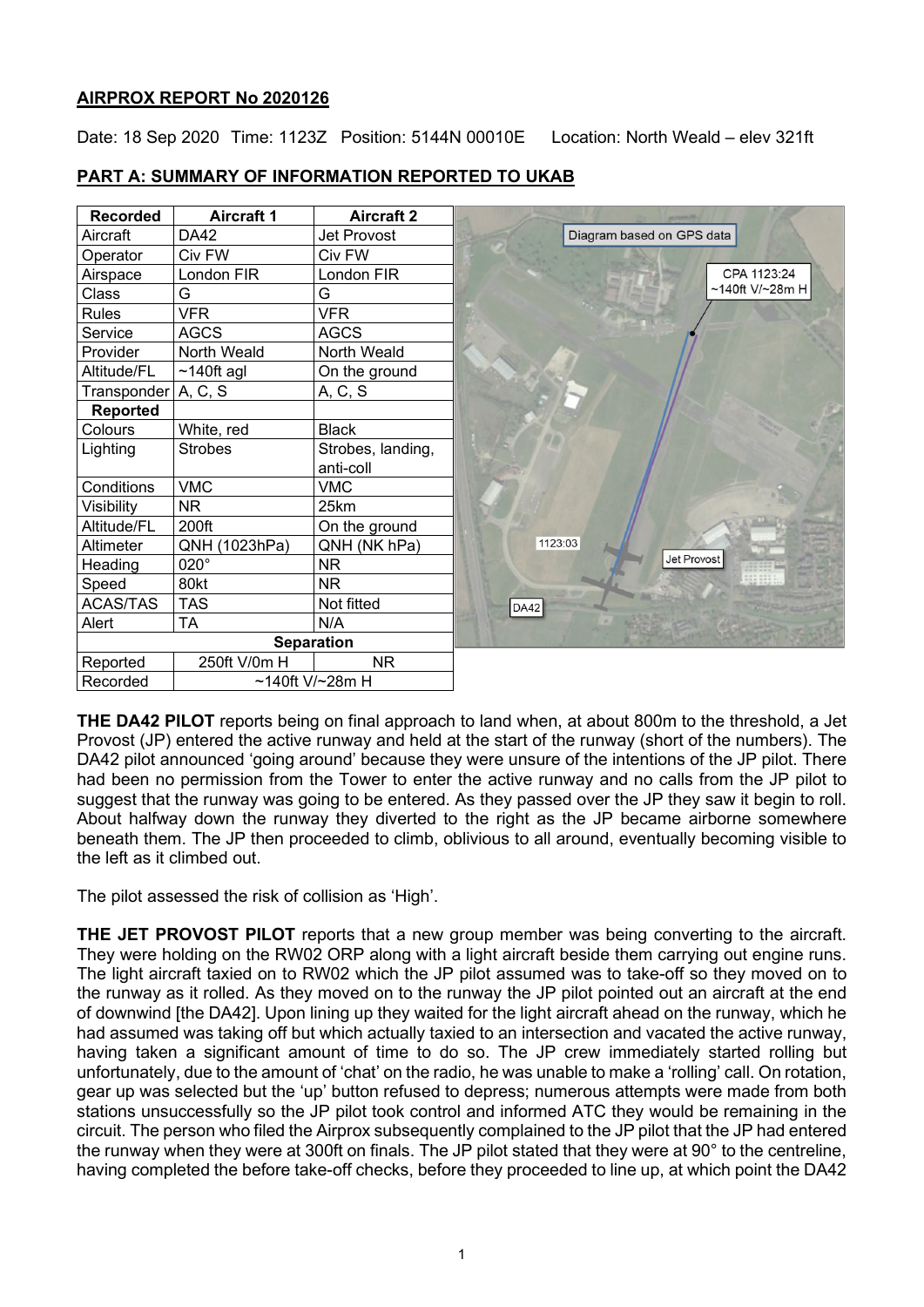was visible to them downwind at the 11 o'clock position. The JP pilot stated that tall trees meant that the DA42 could not have been seen from the RW02 ORP if it was at 300ft on finals.

The pilot assessed the risk of collision as 'None'.

**THE NORTH WEALD AIR/GROUND OPERATOR** reports working solo in the Tower, starting at 07:30UTC. At the time of the incident there were several aircraft in the circuit; a PA28 conducting touch and goes; a Tecnam P2002 returning from a local flight and the Airprox DA42 arrived in the circuit. A Cessna 152 and the Jet Provost were on the RW02 ORP. The Tecnam landed and vacated the runway. The DA42 was the next traffic in the circuit and called final. The JP pilot called ready for departure and was informed of traffic on final. The JP entered the runway and took-off at 11:20UTC with landing traffic on final. The DA42 pilot performed a go-around to avoid the departing traffic. The North Weald Air/Ground Operator informed the JP pilot that they had go-around traffic above them as they climbed away.

#### **Factual Background**

The weather at Stansted was recorded as follows:

METAR EGSS 181120Z AUTO 08013KT 9999 NCD 19/08 Q1024=

#### **Analysis and Investigation**

#### **UKAB Secretariat**

The DA42 and Jet Provost pilots shared an equal responsibility for collision avoidance and not to operate in such proximity to other aircraft as to create a collision hazard<sup>[1](#page-1-0)</sup>. An aircraft in flight, or operating on the ground or water, shall give way to aircraft landing or in the final stages of an approach to land<sup>[2](#page-1-1)</sup>.



Figure 1: 1122Z – JP enters runway to line-up

<span id="page-1-0"></span><sup>1</sup> SERA.3205 Proximity.

<span id="page-1-1"></span><sup>2</sup> SERA.3210 Right-of-way.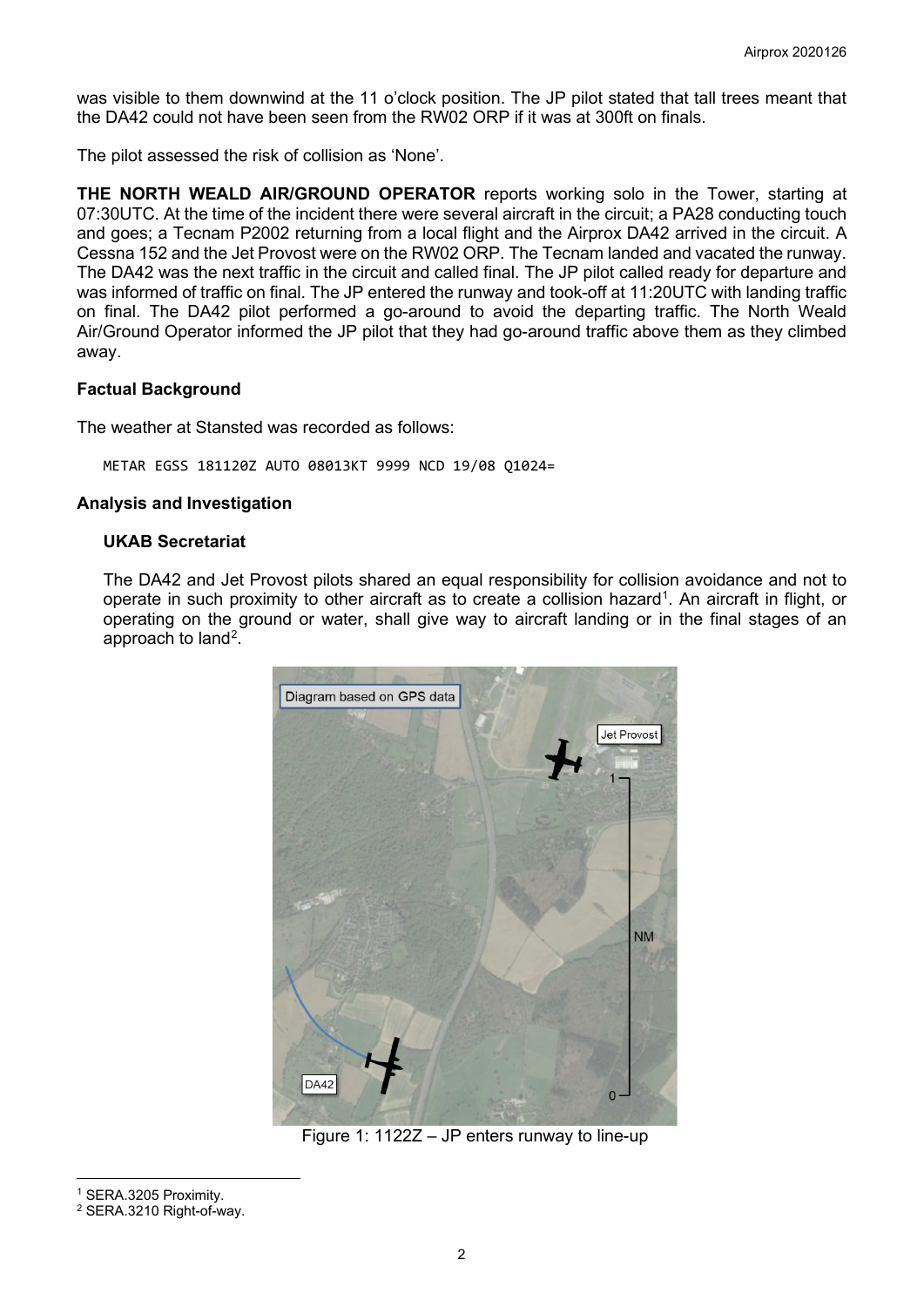#### **Summary**

An Airprox was reported when a DA42 and a Jet Provost flew into proximity at North Weald aerodrome at 1123Z on Friday 18<sup>th</sup> September 2020. Both pilots were operating under VFR in VMC, both in receipt of an AGCS from North Weald Radio.

#### **PART B: SUMMARY OF THE BOARD'S DISCUSSIONS**

Information available consisted of reports from both pilots, radar photographs/video recordings, reports from the air traffic controllers involved and reports from the appropriate operating authorities. Relevant contributory factors mentioned during the Board's discussions are highlighted within the text in bold, with the numbers referring to the Contributory Factors table displayed in Part C.

Due to the exceptional circumstances presented by the coronavirus pandemic, this incident was assessed as part of a 'virtual' UK Airprox Board meeting where members provided a combination of written contributions and dial-in/VTC comments.

The Board first discussed the environment at North Weald and commented that it is a busy airfield with traffic constrained to operate below the Stansted CTA, 1179ft above the airfield reference point, and that an ATS is provided in the form of Air/Ground Radio (an AGCS). On this occasion, the joining DA42 and departing Jet Provost (JP) flew into proximity overhead RW02 while the DA42 pilot was conducting a go-around and the JP was on the take-off roll. When the JP pilot lined-up, the DA42 was on base leg (Figure 1 above) and the light aircraft was taxying down the runway prior to clearing at an intersection. Members felt that in order to give way to the approaching DA42, the JP pilot would have had to commence their take-off immediately on lining-up, to allow the DA42 pilot, by then on final approach, to be able to land. Analysis of the JP GPS data indicated its take-off roll was about 30sec, a figure that the Board presumed the JP pilot had taken in to account when deciding to line-up. In the event the JP pilot could not take off immediately because the light aircraft was taxying along the runway to vacate at an intersection. Members surmised that the JP pilot had not assimilated the radio calls that would have informed him of the light aircraft pilot's intentions. Members felt that even had the light aircraft takenoff, the JP pilot had had very little time within which to complete his departure and thereby give way to the landing DA42. In sum, the Board felt that the JP pilot would perhaps have been better served by waiting on the ORP for a further one minute while the approaching DA42 pilot completed the landing. In the event, the DA42 pilot did not hear the JP pilot call to enter the runway (**CF4**) but could, no-doubt, see the JP move forwards and onto RW02. The DA42 pilot continued the approach and members wondered at what point it had become apparent that a landing could not be made and that a go-around would be required. Members felt that it was clear that a go-around was required and that it could have been commenced earlier (**CF2**). It appeared from the GPS data that the DA42 pilot commenced the goaround near the RW02 threshold and did not climb at a rate that could be expected of this aircraft (**CF3**). The go-around was also conducted overhead the runway, denying the DA42 pilot the opportunity to maintain visual contact with the now rolling JP below him (**CF1**). The DA42 overtook the JP at the start of the go-around and the JP then passed the DA42 as it accelerated on the take-off roll, with CPA estimated to be at or shortly after rotation, presumably at or about the time the DA42 TAS generated a warning (**CF5**). The Board was aware that North Weald has historically discouraged operation on the deadside, east of the main runway, due to the number and extent of non-airfield related activities in that area, but members commented that the DA42 pilot's low overshoot, directly overhead RW02, was an ill-advised manoeuvre that resulted in increased risk. Board members were particularly concerned by the DA42 pilot's comment that 'About halfway down the runway they diverted to the right as the JP became airborne somewhere beneath them', indicating that the DA42 pilot crossed above the JP's track without being aware of its exact position or altitude, other than perhaps assimilating the A/G Operator's call to the JP pilot that 'they had go-around traffic above them as they climbed away'. Members also commented that the JP pilot may have observed the DA42 as it passed above and slightly to the left and that it would have been reasonable to abort the take-off, rather than continue into proximity with the DA42 as the JP accelerated [UKAB Note: The JP pilot confirmed after the Board meeting that he had been focused on the engine parameters and the other pilot's performance and had not seen the DA42 pass overhead]. After further discussion, the Board agreed that the DA42 pilot had had the opportunity to avoid flying in to close proximity but their lack of appropriate action (**CF7**) had resulted in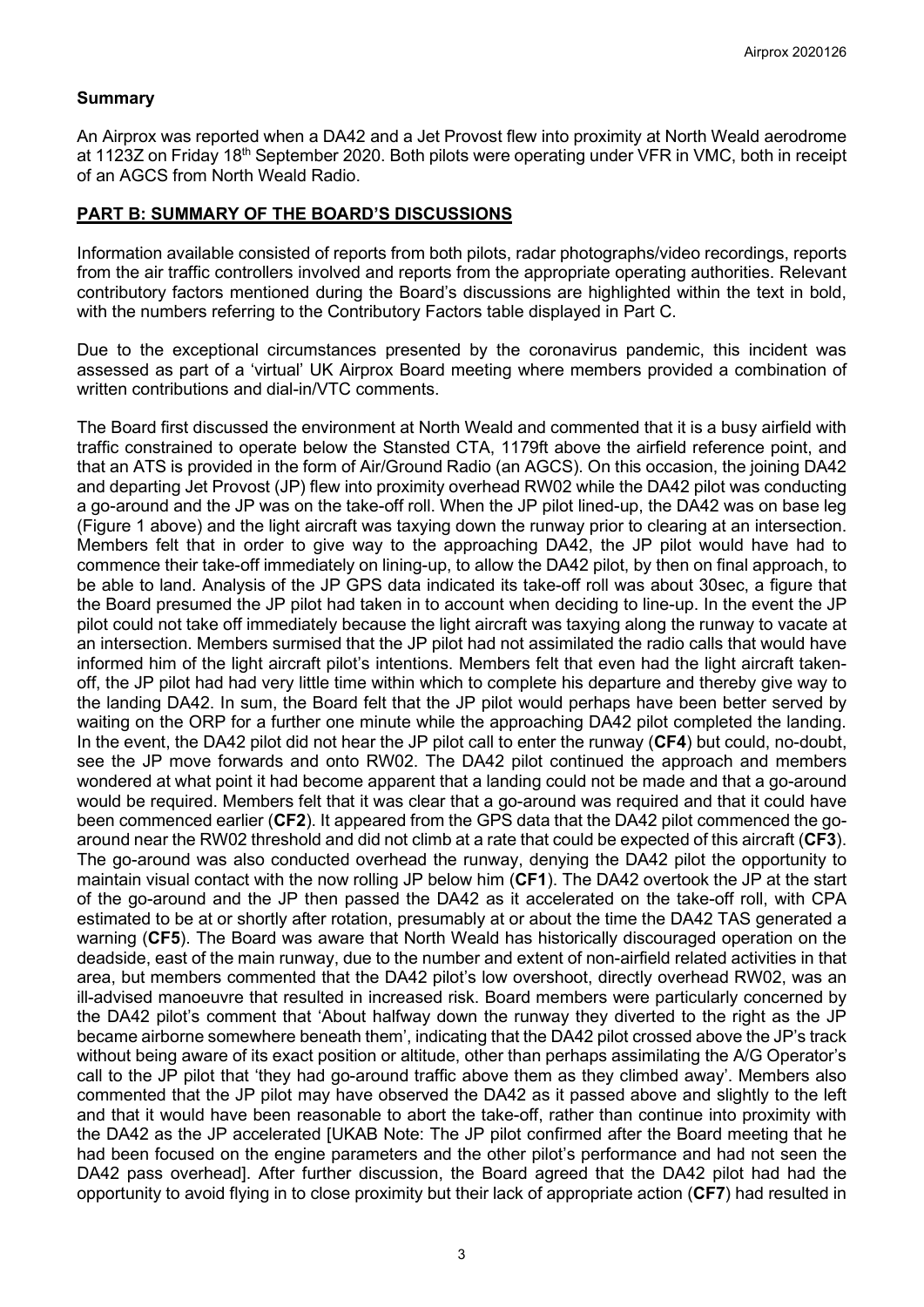an event where safety had been significantly reduced (**CF6**). With regard to the DA42 pilot's statement (concerning the JP) that 'there had been no permission from the Tower to enter the active runway', members commented that permission to enter a runway is not required under an AGCS and noted that in such an ATS environment it is even more important that all those in the visual circuit and on the ground not only observe the appropriate regulations but operate cooperatively and considerately. Finally the Board commented that frustration with others' inconsiderate actions was not grounds for further inconsiderate action.

# **PART C: ASSESSMENT OF CONTRIBUTORY FACTORS AND RISK**

## Contributory Factors:

|     | 2020126                                                        |                                                                                             |                                                 |  |  |  |  |  |  |
|-----|----------------------------------------------------------------|---------------------------------------------------------------------------------------------|-------------------------------------------------|--|--|--|--|--|--|
| CF. | Factor                                                         | <b>Description</b>                                                                          | Amplification                                   |  |  |  |  |  |  |
|     | <b>Flight Elements</b>                                         |                                                                                             |                                                 |  |  |  |  |  |  |
|     | • Regulations, Processes, Procedures and Compliance            |                                                                                             |                                                 |  |  |  |  |  |  |
| 1   | <b>Human Factors</b>                                           | • Flight Operations Documentation and Publications                                          | Regulations and/or procedures not complied with |  |  |  |  |  |  |
|     | • Tactical Planning and Execution                              |                                                                                             |                                                 |  |  |  |  |  |  |
| 2   | <b>Human Factors</b>                                           | • Insufficient Decision/Plan                                                                | Inadequate plan adaption                        |  |  |  |  |  |  |
| 3   | <b>Human Factors</b>                                           | • Action Performed Incorrectly                                                              | Incorrect or ineffective execution              |  |  |  |  |  |  |
|     | • Situational Awareness of the Conflicting Aircraft and Action |                                                                                             |                                                 |  |  |  |  |  |  |
| 4   | <b>Human Factors</b>                                           | • Understanding/Comprehension                                                               | Pilot did not assimilate conflict information   |  |  |  |  |  |  |
|     | <b>• Electronic Warning System Operation and Compliance</b>    |                                                                                             |                                                 |  |  |  |  |  |  |
| 5.  | Contextual                                                     | • ACAS/TCAS TA                                                                              |                                                 |  |  |  |  |  |  |
|     | • See and Avoid                                                |                                                                                             |                                                 |  |  |  |  |  |  |
| 6   | Contextual                                                     | • Near Airborne Collision with Aircraft, Balloon,<br>Dirigible or Other Piloted Air Vehicle | Piloted air vehicle                             |  |  |  |  |  |  |
|     | • Lack of Action<br><b>Human Factors</b>                       |                                                                                             | Pilot flew into conflict                        |  |  |  |  |  |  |

| Degree of Risk: |  |
|-----------------|--|
|                 |  |

Recommendation: Nil.

## Safety Barrier Assessment<sup>[3](#page-3-0)</sup>

In assessing the effectiveness of the safety barriers associated with this incident, the Board concluded that the key factors had been that:

## **Flight Elements:**

**Regulations, Processes, Procedures and Compliance** were assessed as **partially effective** because the DA42 pilot's go-around was conducted overhead the runway at a low altitude as the JP commenced its take-off roll.

**Tactical Planning and Execution** was assessed as **partially effective** because the JP pilot linedup when take-off could not be commenced immediately and the DA42 pilot did not commence the go-around until at a late stage.

**Situational Awareness of the Conflicting Aircraft and Action** were assessed as **partially effective** because the available SA was only partially acted upon.

<span id="page-3-0"></span><sup>&</sup>lt;sup>3</sup> The UK Airprox Board scheme for assessing the Availability, Functionality and Effectiveness of safety barriers can be found on the [UKAB Website.](http://www.airproxboard.org.uk/Learn-more/Airprox-Barrier-Assessment/)